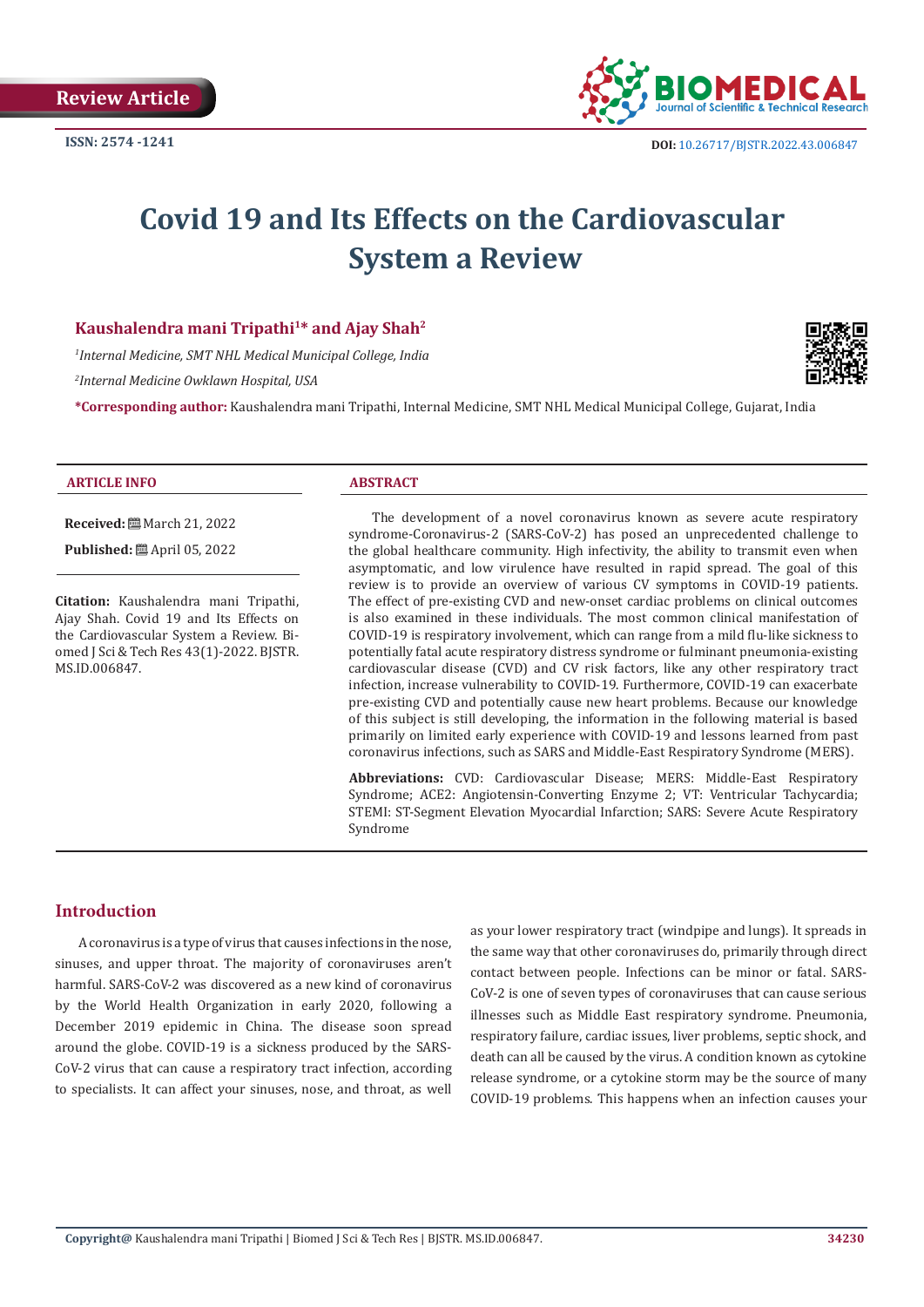immune system to release inflammatory proteins called cytokines into your bloodstream. They have the ability to kill tissue and harm your organs. Lung transplants have been required in some circumstances [1].

### **Pathological Mechanisms**

SARS-CoV-2 infects human cells via attaching to angiotensinconverting enzyme 2 (ACE2), a membrane-bound aminopeptidase that is widely expressed in the heart and lungs. ACE2 is involved in the neurohumoral control of the cardiovascular system in both normal and diseased states. SARS-CoV-2 binding to ACE2 can cause ACE2 signaling pathways to be disrupted, resulting in acute cardiac and lung damage [2,3]. Systemic inflammation- More severe types of COVID-19 are marked by an abrupt systemic inflammatory response and cytokine storm, which can result in organ injury and multiorgan failure. Patients with severe/critical COVID-19 have been found to have elevated amounts of proinflammatory cytokines in their blood [4,5]. Plaque rupture and coronary thrombosis-Acute myocardial infarction can be precipitated by systemic inflammation as well as increased shear stress due to increased coronary blood flow. The prothrombotic environment caused by systemic inflammation increases the risk even further. Adverse effects of various therapy- Antiviral medicines, corticosteroids, and other therapies used to treat COVID-19 can have negative effects on the cardiovascular system. Electrolyte imbalances- Electrolyte imbalances can arise in any serious systemic illness and can lead to arrhythmias, particularly in individuals with underlying heart disease. Because SARS-CoV-2 interacts with the renin-angiotensinaldosterone pathway, hypokalemia is a major problem in COVID-19 [6]. Hypokalemia makes you more susceptible to tachyarrhythmias.

#### **Effects of Covid on the Cardiovascular System**

Although myocardial infection with COVID-19 is thought to be responsible for 7% of COVID-19-related deaths, its actual prevalence is unknown. The symptoms can range from modest chest pain, weakness, and dyspnea to more severe left and right ventricular failure, arrhythmias, cardiogenic shock, and sudden cardiac death due to fulminant myocarditis. While there is no current evidence to support direct COVID-19 viral myocarditis, MERS-CoV and SARS-CoV viral RNAs, which are closely related to SARS-CoV-2, have been found in infected organism cardiac tissue. COVID-19 myocarditis is thought to be caused by a combination of direct cell injury and cytotoxicity mediated by T lymphocytes, which can be exacerbated by cytokine storms. COVID-19-induced myocarditis can be mistaken for coronary artery disease. Due to damage, the ST segment and cardiac enzymes are elevated [7]. The most commonly diagnosed arrhythmia in COVID-19 disease is symptomatic/asymptomatic tachycardia. There's also been a report of bradycardia. Myocarditis, myocardial ischemia, and generally unwell people with shock and hypoxia can all cause arrhythmias. Because of the COVID-19 disorder, various forms of arrhythmias have been identified. In COVID-19 patients, a few instruments may cause or aggravate arrhythmias.

Unsettling electrolyte influ- ence (most commonly hypokalemia), antagonistic effects of treatments (e.g., chloroquine, Azithromycin, and Hydroxychloroquine) that prolong the QT interval [measured from the beginning of the QRS complex to the end of the T wave] span with the expected progression of polymorphic ventricular tachycardia (VT) and fever, which may reveal instances of heart channelopathies, such as brugada disorder and long QT condition [8,9]. There is a possibility that the data on ST-segment elevation myocardial infarction (STEMI) caused by intracoronary plaque rupture or obstruction is inaccurate. In high-risk patients, plaque collapse and coronary thrombosis can lead to acute coronary events due to inflammation and increased shear stress. Tam et al. reported a significant decrease in the frequency of STEMI patients seeking clinical attention at their facility. 28 They attributed this to patients' reluctance to visit an emergency clinic during the COVID-19 incident, as well as delays in diagnosing patients with STEMI after medical clinic visits due to preventive measures such as a complete travel and contact history, symptomatology, and a chest X-ray. As a result, the transfer of patients to the catheterization center is postponed. Additional precautionary measures used in the catheterization laboratory, such as the time required to wear protective clothes, can lengthen the procedure even further [10]. There are insufficient data on the incidence of left ventricular systolic dysfunction, abrupt left ventricular collapse, and cardiogenic shock. In one study, cardiac illness was noted by 52 percent of dying patients and 12 percent of discharged patients. 29 Many critically ill individuals are at risk of developing infections. Reversible sepsis-related cardiomyopathy with left ventricular dilation and decreased systolic function that heals in 7-10 days.

Infections with COVID-19 can lead to decompensation of underlying heart failure and mixed shock syndrome. In such cases, intrusive hemodynamic monitoring, if practicable, can aid in the control of the cardiac component of shock [11]. Long-term cardiovascular consequences in COVID-19-infected patients are too early to predict. However, the anticipated outcomes will be similar to those seen in SARS-CoV virus-induced Severe Acute Respiratory Syndrome (SARS). According to the results of a 12-year study of SARS patients, 40% had cardiovascular issues, 60% had impaired glucose metabolism, and 68 percent had abnormal lipid metabolism [12]. COVID-19 infection is associated with a prothrombotic state that causes venous and arterial thrombosis as well as an increased D-dimer. 33 The reported incidence of cerebrovascular disease